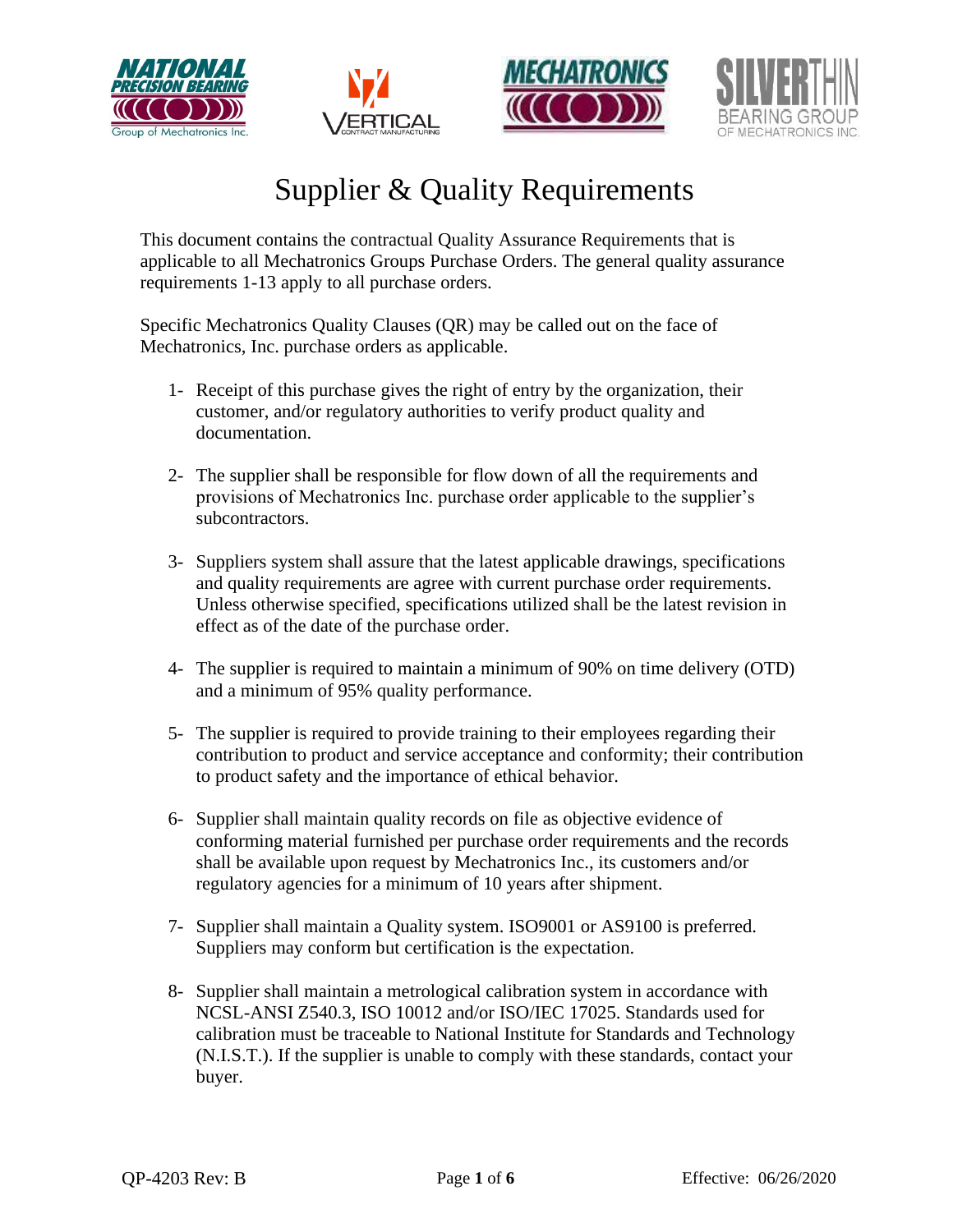







- 9- Supplier shall notify Mechatronics Inc. of changes to product, processes, suppliers and facilities that affect Purchase Order parts or services.
- 10- Suppliers are required to maintain a Foreign Object Debris/Damage (FOD) prevention program, which includes prevention and elimination of Foreign Object Debris/Damage (FOD) from the manufacturing processes and work area. Suppliers are responsible for flow down of these requirements to their sub-tiers to ensure Foreign Object Debris/Damage (FOD) free products.
- 11- To prevent the unintended use of unapproved or counterfeit parts and materials, all parts and components delivered and/or used in the manufacture of deliverable products shall be from the Original Component Manufacturer (OCM) or Original Equipment Manufacturer (OEM) or their franchised dealer or authorized distributor. Parts shall not be used or reclaimed and misrepresented as new. Parts shall not be procured from independent distributors or brokers unless specifically authorized in writing by Mechatronics Inc. When necessary, the supplier shall flow this requirement to their sub-tiers.
- 12- Upon notification from Mechatronics Inc. buyers, that the material/product/service furnished by the supplier is found discrepant, the supplier shall promptly notify the buyer, in writing, of adequate and acceptable corrective action taken to eliminate the cause of discrepancy. The supplier shall complete the requested corrective actions by the assigned due date. Failure to meet the assigned due date will adversely affect the supplier' s quality rating. Extensions may be granted. Contact your buyer if an extension is required.
- 13- Mechatronics is a federal contractor and complies with the following affirmative action regulations:
	- Executive Order 11246, as amended (41 CFR 60-741)
	- Section 503 of the rehabilitation Act of 1973, as amended (41 CFR 60-741)
	- Vietnam Era Veteran's Readjustment Assistance Act of 1974, as amended 38 USC §4212 (41 CFR 60-300)

In compliance with these requirements, Mechatronics hereby notifies you that as our subcontractor, vendor, or supplier your organization may also be subject to the regulations outlined above. The equal employment opportunity clause set forth in 41 §CFR60-1.4(a), 41 CFR §60-300.5(a) and 41 CFR §60-741.5(a) are included by reference into all of the transaction between our companies. It is our policy to extend opportunity in employment to all individuals without discrimination on the basis of race, color, religion, sex, sexual orientation, gender identity, or national origin, disability or veteran status.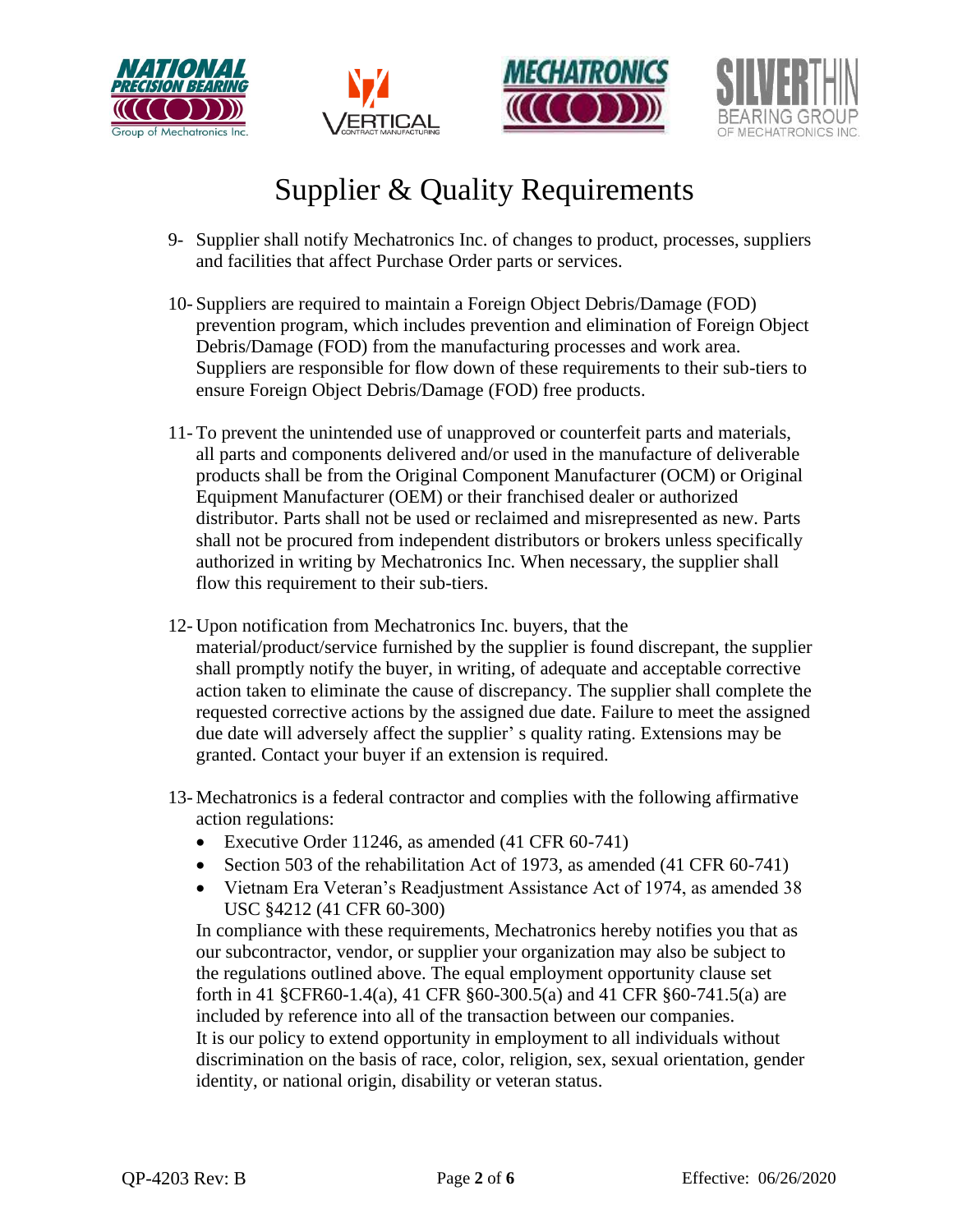







#### **The specific quality assurance requirements listed below apply when referenced by code on the applicable purchase orders.**

| <b>QR10</b>  | Certificate of Conformance $(C \text{ of } C)$ is required.                                      |
|--------------|--------------------------------------------------------------------------------------------------|
|              | C of Cs must list the following:                                                                 |
|              | Purchase order number                                                                            |
|              | Vendor's name and address                                                                        |
|              | Part number and revision level                                                                   |
|              | Manufacturers part number (if applicable)                                                        |
|              | Country of origin                                                                                |
|              | <b>Batch or Lot Number</b>                                                                       |
|              | Date of manufacture<br>$\qquad \qquad -$                                                         |
|              | Expiration Date (if applicable)<br>$\overline{\phantom{m}}$                                      |
|              | <b>Signature of Authorized Agent</b>                                                             |
| QR 20        | Under no circumstances shall a supplier or a supplier's sub-tier perform any                     |
|              | repair without specific written authorization from Mechatronics Inc.                             |
| QR 30        | All shipping containers must be labeled on the outside with Mechatronics'                        |
|              | purchase order number and copy of the pack slip detailing all contents shall                     |
|              | be attached to the outside of the container in such a manner as to prevent                       |
|              | loss or damage. If, applicable, the Vendor must clearly indicate on exterior                     |
|              | packaging hazardous material or any chemical known to cause cancer. (Ex:                         |
|              | cadmium, lead, chromium, hexavalent, polybrominated biphenyls, or                                |
|              | polybrominated diphenyl ethers.)                                                                 |
| <b>QR 40</b> | All deliverables must not come in contact with, or been exposed to, mercury                      |
|              | bearing instruments or equipment, or mercury in any other form. A signed                         |
|              | Mercury Free statement is required.                                                              |
| QR 50        | All deliverables must be accompanied by the following certifications:                            |
|              | Manufacturer's certification of conformance according to MQR 10, raw                             |
|              | material certification, test reports, process certifications, distributor                        |
|              | certifications of conformance, and any third-party certifications (as                            |
|              | applicable.) A trace sheet must be included showing the part lot and all sub-<br>component lots. |
| QR 60        | First Article Inspection Report (FAIR) required. First article shall be                          |
| QR 70        | performed and documented according to AS9102, unless otherwise noted.                            |
|              | For all deliverables with limited or specified shelf life, the Vendor shall                      |
|              | indicate the date of manufacture and the expiration date on all labels.                          |
|              | Specific handling and storage requirements must be indicated on                                  |
|              | certifications. The remaining shelf life at time of delivery must be no less                     |
|              | than 95%.                                                                                        |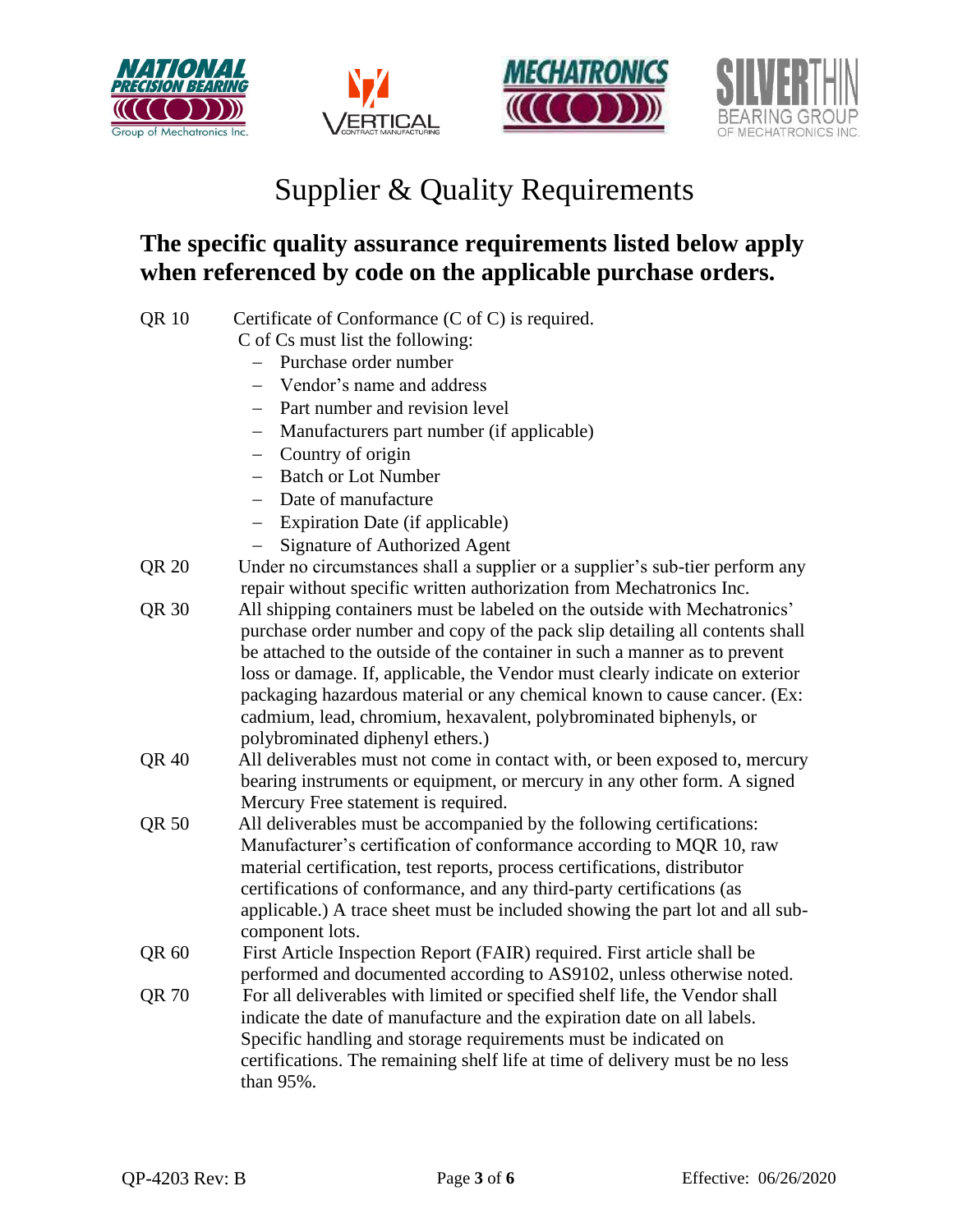







- QR 80 Lube date and expiration must be indicated on part labels and recorded on applicable certifications (MQR 10).
- QR 90 Source inspection at Vendor's facility is required. Inspection shall be requested and conducted prior to shipment. When deliverables are ready for inspection, Mechatronics Inc. purchaser is to be notified. All pertinent data, including drawings and product specifications shall be made available to Mechatronics Inc. representatives on site.
- QR 100 8130 tags are required.
- QR 110 FAA PMA part markings and certification are required.
- QR 120 FAA PMA markings must not appear anywhere on the deliverables or their accompanying certifications.
- QR 130 Deliverables must be 100% inspected to all drawing specifications.
- QR 140 Deliverables must be serialized. Serialized part numbers must be visible on each complete unit and recorded on applicable certifications (MQR 10).
- QR 150 DFARS reference can be found [here](file://///mechatronicsinc.com/mdata/quality/Exports/DFARS%20Table%20Of%20Contents.htm)
- QR 160 Special processes shall be performed by sources that are accredited by the National Aerospace and Defense Contractors Accreditation Program (NADCAP). This requirement applies to Vendor and all sub-tier Vendors.
- QR 170 Any purchase order noting a US Government Contract number and associated Priority Rating shall be executed in accordance with the Defense Priority and Allocation System Program.
- QR 180 The Vendor shall not mix lots or combine sorted/reworked parts with new production parts. Parts from different lots or from sorted or reworked lots can be delivered to Mechatronics provided each lot is segregated and clearly marked.
- QR 190 Deliverables must be RoHS compliant. Certificate of RoHS Compliance required with each shipment.
- QR 200 Deliverables must be REACH compliant. Certificate of REACH Compliance required with each shipment.
- QR 210 PPAP Test Reports required.
- QR 220 Vendor warrants that, after conducting due diligence of its supply base, no tantalum, tin, tungsten and/or gold or any other "Conflict Minerals" (as defined in the United States Securities and Exchange Commission Form SD, 17 C.F.R. 249b-400, "Form SD") are contained in any Deliverable subject to this Purchase Order, or originated from a source determined to be located in the DRC or adjoining countries (Angola, Congo, Central Africa Republic, Sudan, Uganda, Rwanda, Burundi, Tanzania, and Zambia.) Vendor agrees to define, implement and communicate to its sub-3s its own conflict minerals policy outlining its commitment to responsible sourcing, legal compliance and measures for implementation.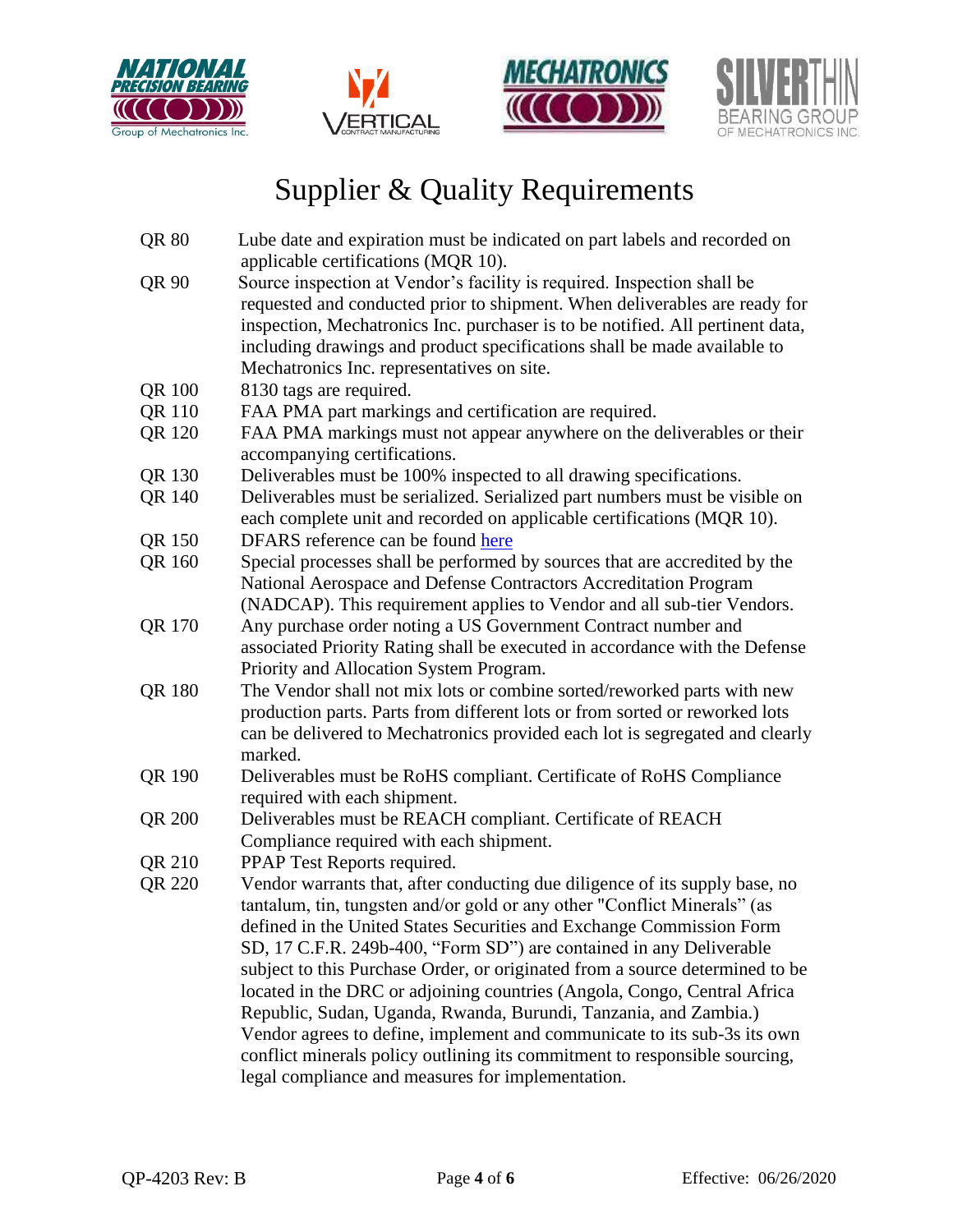







- QR 230 Vendor will provide Mechatronics with any additional information requested by Mechatronics with respect to such Conflict Minerals and maintain traceability records for ten (10) years.
- QR 240 Suppliers shall ensure, through their processes and/or a formal program, against the receipt of unapproved or counterfeit parts/materials into their inventory, against their use in manufacturing, and against their being sold to other suppliers. Suppliers processes and/or formal program shall be similar to, and meet the intent of **SAE AS6174, Counterfeit Material; Assuring Acquisition of Authentic and Conforming Material, AS5553, Counterfeit Electronic Parts; Avoidance, Detection, Mitigation, and Disposition**; **AS9100, Quality Management Systems - Requirements for Aviation, Space, and Defense Organizations and/or AS9120, Quality Management Systems – Requirements for Aviation, Space, and Defense Distributors.**

Unapproved or Counterfeit work –

(a) For the purposes of this MQR, WORK consists of those parts delivered under this purchase order that are the lowest level of separately identifiable items (e.g., articles, components, goods, and assemblies). "Unapproved or Counterfeit Work" means Work that is or contains items misrepresented as having been designed and/or produced under an approved system or other acceptable method. The term also includes approved Work that has reached a design life limit or has been damaged beyond possible repair but is altered and misrepresented as acceptable.

(b) Supplier shall not deliver Unapproved or Counterfeit Work under this purchase order.

(c) Supplier shall only purchase products to be delivered or incorporated as Work directly from the Original Component Manufacturer (OCM)/Original Equipment Manufacturer (OEM), or through an OCM/OEM authorized distributor chain. Work shall not be acquired from independent distributors or brokers unless approved in advance in writing.

(d) Supplier shall immediately notify Mechatronics, Inc. with the pertinent facts if supplier becomes aware or suspects that it has furnished Unapproved or Counterfeit Work. When requested, supplier shall provide OCM/OEM documentation that authenticates traceability of the affected items to the applicable OCM/OEM.

(e) This clause applies in addition to any quality provision, specification, statement of work or other provision included in this purchase order